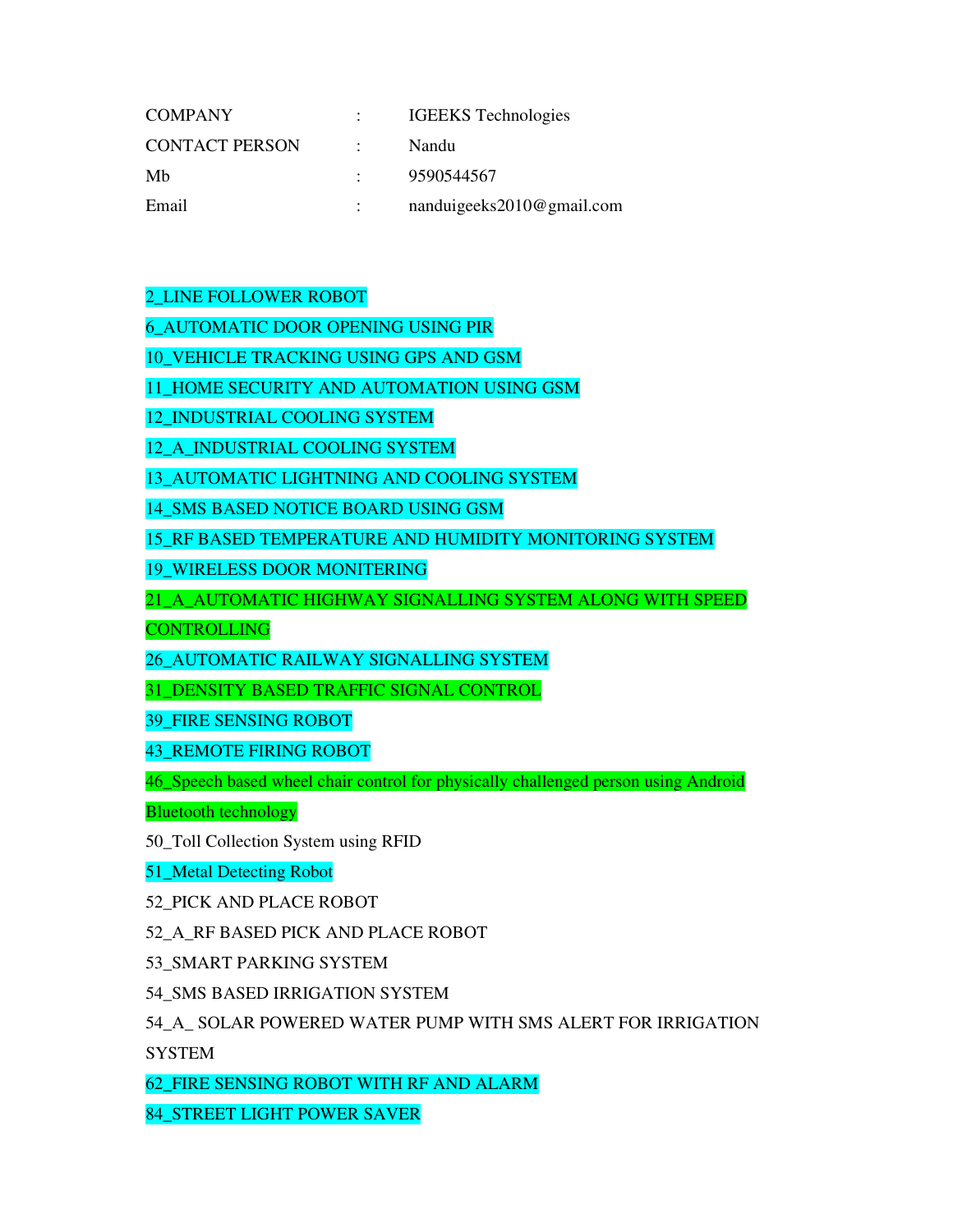87\_SEEDING AGRICULTURE ROBOT

99\_VEHICLE CONTROL UNDER DRIVER FATIGUE

100\_AUTOMATIC DRUCKEN DRIVE AVOIDING SYSTEM

101\_IR BASED TOUCH AND GO NEAR TOLLGATE

110\_ Embedded LAND ROVER with Sensor Interface with ZigBee Technology

117\_INTELLIGENT AMBULANCE FOR CITY TRAFFIC

118\_A\_ Industrial Automation for Mobile Device using Bluetooth Technology

122\_HITECH JAIL

126\_AUTOMATIC RAILWAY GATE CONTROL USING STEPPER MOTOR

126\_A\_ AUTOMATIC RAILWAY GATE CONTROLLER DEPENDS ON TRAIN SPEED

141\_AUTOMATED CAR PARKING USING ULTRASONIC SENSOR

147 PC CONTROLLED ROBOT

149\_AUTOMATED PARKING GATE CONTROL USING IR

155\_ULTRASONIC BASED DEFENCE SECURITY SYSTEM

157\_RF BASED ROBOT CONTROL WITH TEMPERATURE ALERT

157\_RF controlled vehicle for disabled people with obstacle & fire detection

158\_IR BASED OBSTACLE DETECTION ROBOT

159\_FREE MOVING ROBOT WITH FRONT & BACK IR OBSTACLE

DETECTOR173\_INDUSTRIAL BATCH COUNTER FOR PACKING AUTOMATION

184\_AUTOMATIC SPEED BREAKING SYSTEMS FOR VEHICLES

185\_Head movement based wireless communication with speech alert for Paralyzed Person

198\_FUEL INDICATION & PETROL BUNK DETECTOR

243 GSM based airport automation

244\_PICK & PLACE ROBOT WITH FIRE SENSING

275\_ZIGBEE\_BASED\_INDUCTION\_MOTOR\_speed\_control

276\_GSM Based Industrial Disaster Intimation Control System (GIDICS)

291\_Bomb detection robot

319\_Renewable energy - 12V DC Power generation using Back EMF & Solar for LED load

329\_COIN BASED MOBILE CHARGER, WATER FILLING AND WEIGHT

MEASUREMENT SYSTEM

346\_Automatic Dim & Dipper for automobiles

377\_Automatic Steering controlled Fog lamps